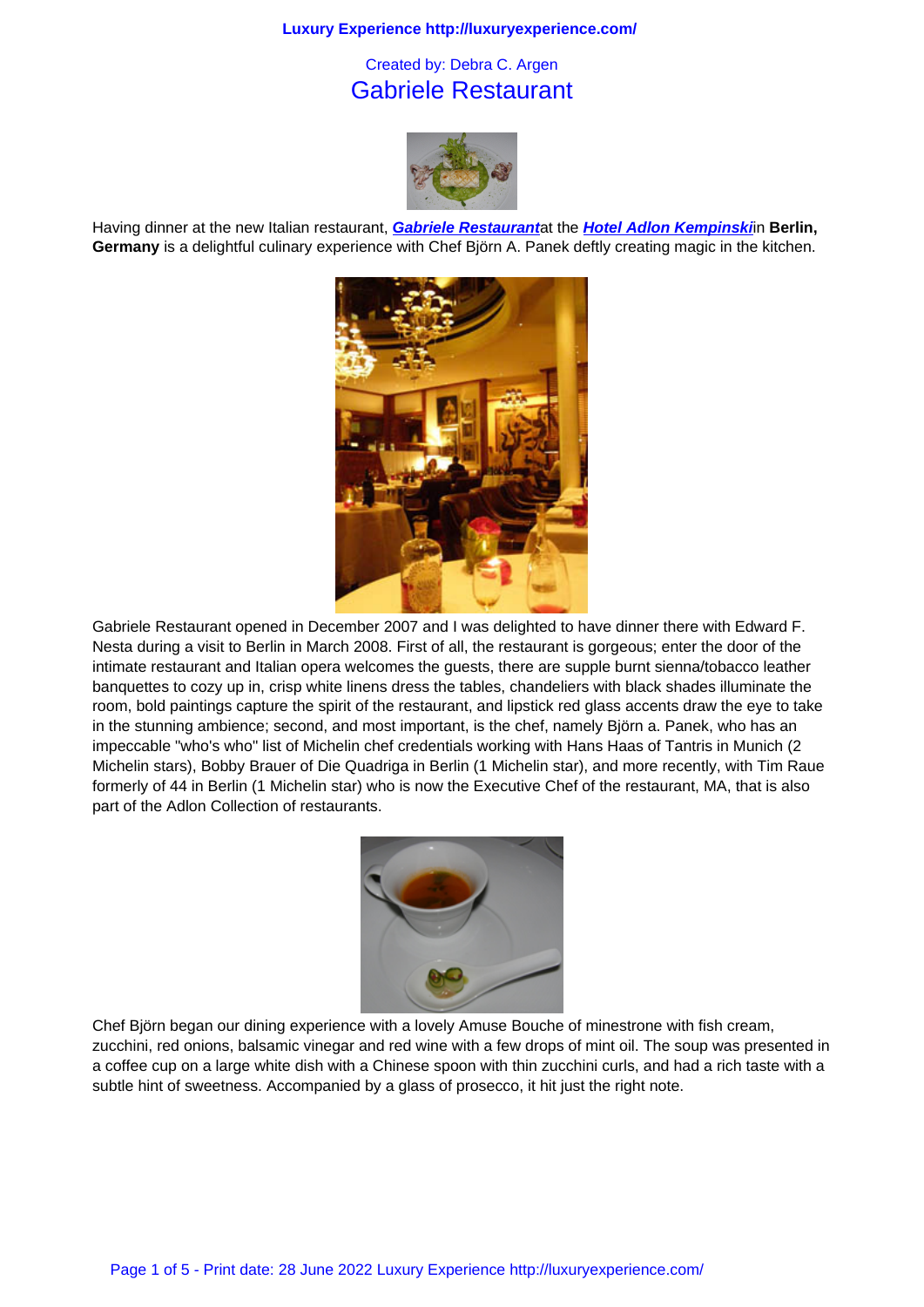## **Luxury Experience http://luxuryexperience.com/**

Created by: Debra C. Argen



We continued with Cocktail di Astice, which was succulent lobster claw and lobster meat with celery, bell pepper and lattuga that was beautifully presented in a deep glass bowl set in a larger white bowl that had visual appeal and a taste to match with lovely spice notes from basil cress. Sommelier Giacomo Anabaldis paired this course with a 1996 Pelago.



Next on our grand Italian culinary "journey" was Brodo di Vongole Veraci et Capesante, another rich flavor base of vongole stock, vongole veraci with thyme, marinated tomatoes, and scallops with a curry foam paired with a 2005 Chiaramonte, 13% alc. from Sicily made with 100% ansonica with nice fruit, lemon, and floral notes with a taste of Sicily of sun, minerals, and earth, that was delicious.



**Chef Björn A. Panek Ilja Schierz**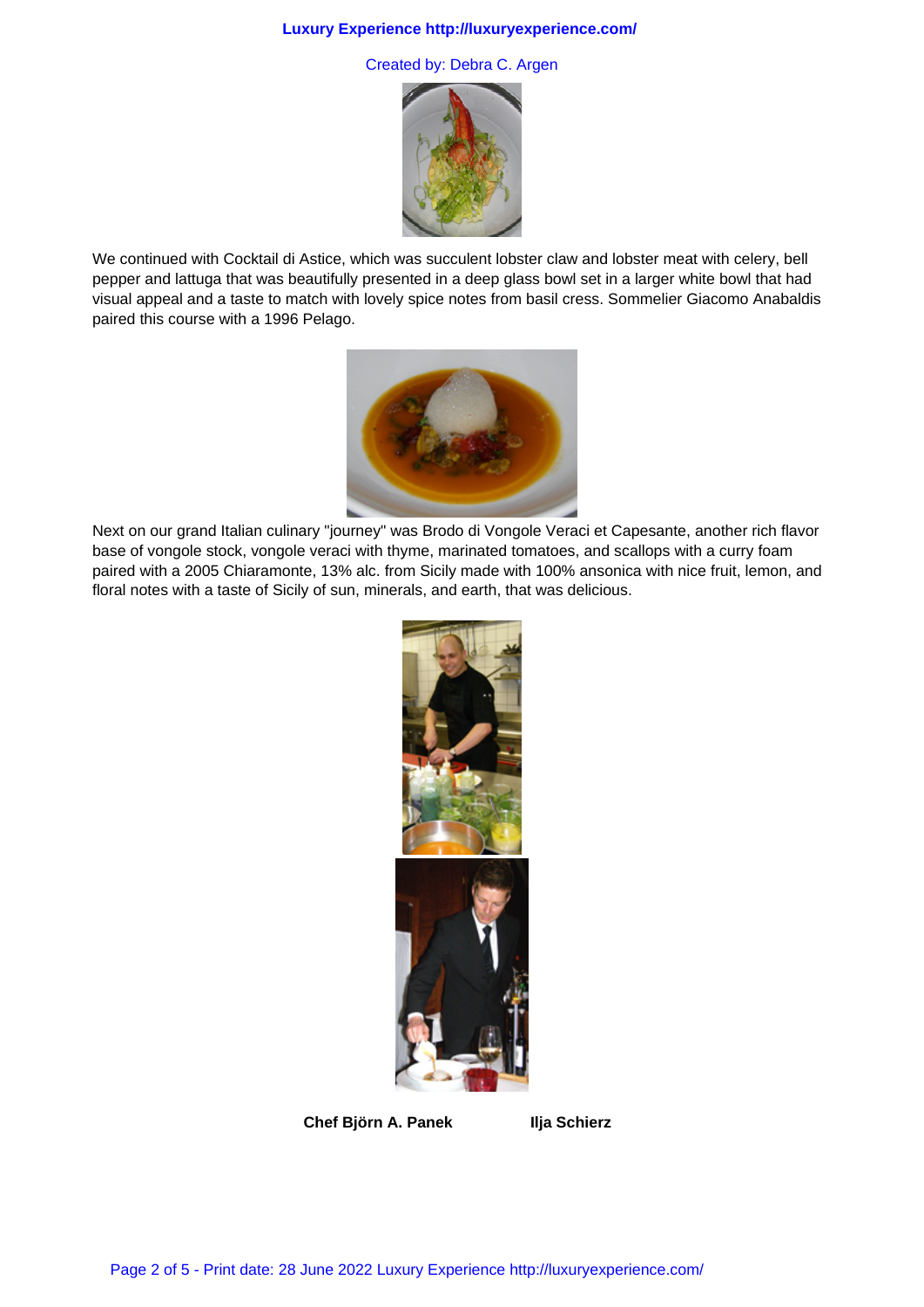## **Luxury Experience http://luxuryexperience.com/**

Created by: Debra C. Argen



Continuing with a pasta course, we had Tagliolini in Ribolla Sauce with leek, grapefruit, sea bass and herring caviar, which was a new recipe, and really sang a harmonious melody with a thoughtful melding of flavors.

Edward and I had a parting here of our tasting menu; while he selected the marinated duck with artichokes and mustard, beautifully presented with an abundance of flavor, I had Calamari rolls with Carnaroli risotto with peas, lime, and calamaretti. This attractive course featured two calamari "rolls" on a bed of risotto with peas and lime, calamaretti placed on either side of the plate, and garnished with baby greens.



**Calamari Duck**



Next on the tasting menu was Filetto "Rossini," Beef filet with goose liver, truffle sauce and Barettane onions and Moscato apple, Artichoke crème for Edward, paired with a 2006 Brachetto d'Acqui, 11% alc. "Braida" Giacomo Bologna which elicited notes of black plum and cocoa, had depth of character, and this course was another highlight of the evening.



I continued with Sogliola con Caviale di Aringa, Dover sole, lime oil emulsion and herring caviar, fennel and orange salad with tarragon and tarragon crème, which was a gorgeous dish that Ilja Schierz enhanced with a sauce poured tableside. This course was also well paired with a 2006 Russiz Superiore, 13% alc. Sauvignon del Collio with passion fruit, kiwi, banana, fruit aromas and great body. The nose was fabulous and on the palate, divine, with a dry, crisp finish.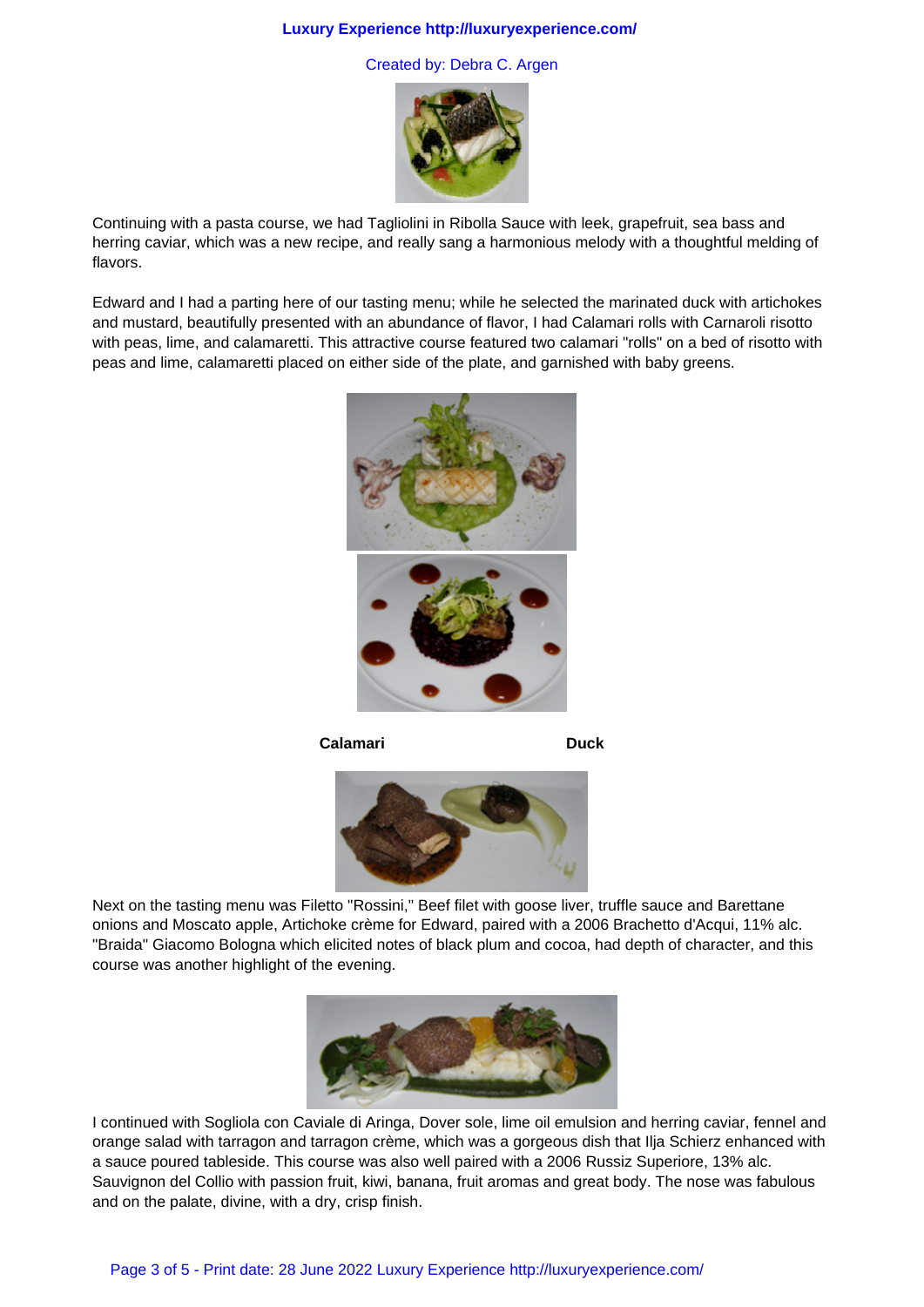

The dessert of Strato di Ciccolata Sao Tomé was a delicious tower of heavenly flavors presented in a tall martini glass and dressed with a sugar and nut tiara. Spooning through the layers of rich flavors of Sao Tomé chocolate, crumble of Torta della Nonna (grandmother's cake), Galliano crème, lemon fruits, and Caraibico ice cream was an especially nice way to finish the meal.



Sommelier Giacomo Annibaldis brought us a tempting selection of Ni' Mia Passito rich with raspberry flavor from Piemonte; Amaro Nonnino with an intense herbaceous nose; and Moscato Rosso, delicious with rose notes, to pair with the dessert and we enjoyed tasting and comparing how each of them complemented the rich flavors of the dessert.

Intimate ambience, excellent cuisine, and a passionate staff, I will definitely look forward to returning to Gabriele Restaurant on my next trip to Berlin. Buon Appetito!

Read **Chefs' Recipes** (in **English** and in **German**) where Chef Björn a. Panek shares his tempting recipe for Beef Fillet "Rossini" and Pigeon Breast with Treviggiano, Artichoke, Hazelnuts and Lovage.

Read other articles on the **Hotel Adlon Kempinski**: **Hotels and Resorts**, **Adlon Day Spa**, **Lorenz Adlon**, **Chefs' Recipes**: **Lorenz Adlon Recipes**, **Hotel Adlon Kempinski Recipes**, **Hotel Adlon Kempinski Recipes in German**, **Happy 100th Anniversary Hotel Adlon Kempinski**and **Destination: Berlin - A Feast for the Senses**.

patericle

**Gabriele Restaurant Behrenstraße 72 D-10117 Berlin, Germany**

Page 4 of 5 - Print date: 28 June 2022 Luxury Experience http://luxuryexperience.com/